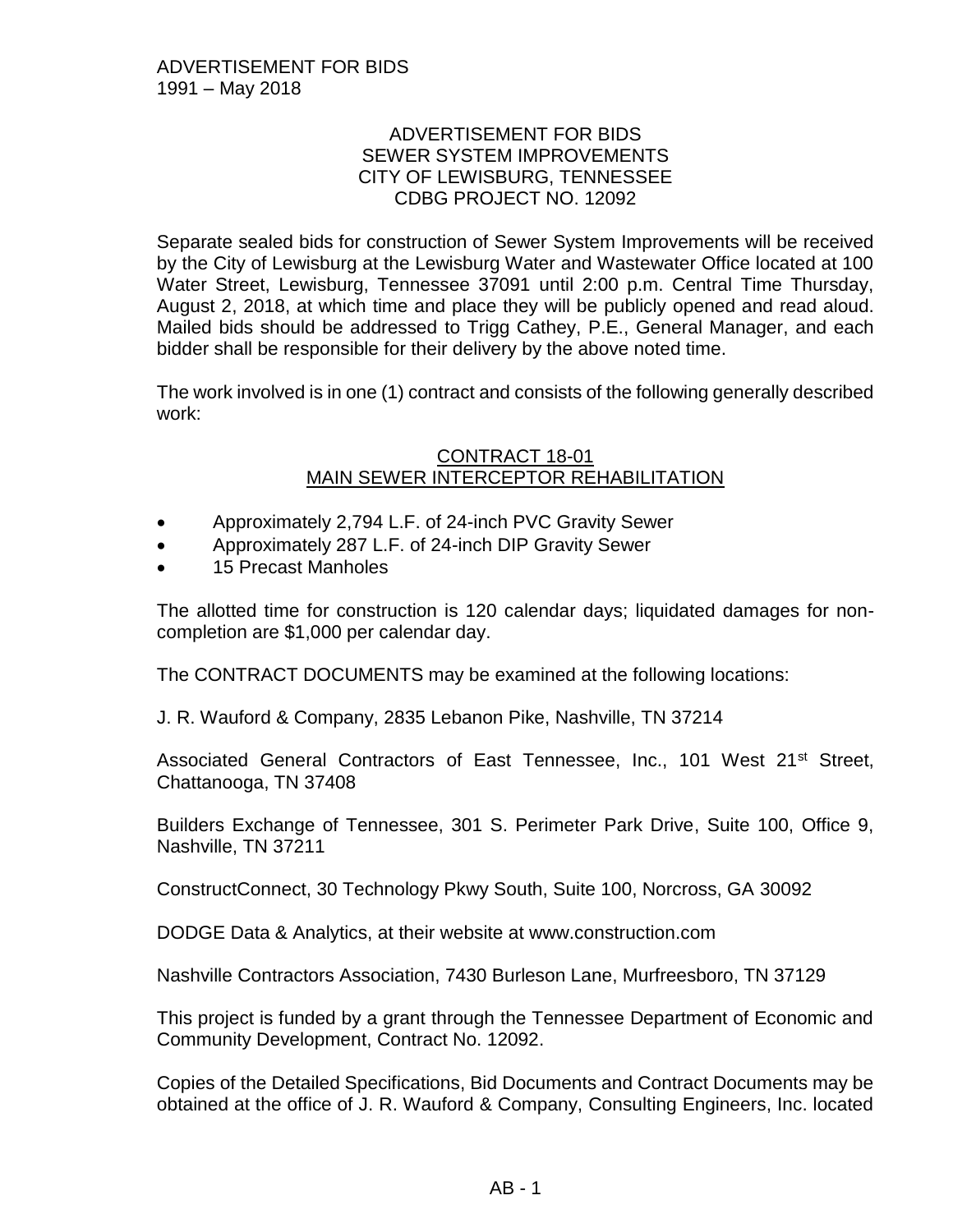#### ADVERTISEMENT FOR BIDS 1991 – May 2018

at 2835 Lebanon Pike, P. O. Box 140350, Nashville, Tennessee 37214 upon a nonrefundable payment of \$200.00 for each set. Inquiries should be directed to J. Gregory Davenport, P.E., Project Manager, email gregd@jrwauford.com. Each potential bidder shall include with his payment his contractor's license number, bonding limit and license expiration date.

All bidders must be licensed general contractors as required by the Contractor's Licensing Act of 1976 of the General Assembly of the State of Tennessee and qualified for the type of construction being bid upon. EACH BIDDER SHALL WRITE ON THE OUTSIDE OF THE ENVELOPE CONTAINING THE BID THE CONTRACTOR'S LICENSE NUMBER, THE EXPIRATION DATE, AND THAT PART OF THE CLASSIFICATION APPLYING TO THIS BID. If this is not done, the bid will not be opened.

Each bidder must deposit with his/her bid, security in the amount, form and subject to the conditions provided in the Instructions for Bidders.

The successful bidder is required to furnish both an acceptable performance bond and payment bond each in the amount of one hundred percent (100%) of the contract price.

Each Bidder shall abide by the provisions of TCA 62-6-119(b) which states in part:

"(b) Any person or entity involved in the preparation of the invitation to bid or comparable bid documents shall direct that the name, license number, expiration date thereof, and license classification of the contractors applying to bid for the prime contract and for the [masonry over \$100,000] electrical, plumbing, heating, ventilation, and air conditioning contracts, and for each vertical closed loop geothermal heating and cooling project, the company name, Tennessee department of environment and conservation license number, classification (G, L or G,L) and the expiration date, appear on the outside of the envelope containing the bid except when the bid is in an amount less than twenty-five thousand dollars (\$25,000) [masonry over \$100,000]. When the bid is less than twenty-five thousand dollars (\$25,000), the name of the contractor only may appear on the outside of the envelope containing the bid, and upon opening the envelope, if such bid is in excess of twenty-five thousand dollars (\$25,000), the same shall automatically be disqualified. Only one (1) contractor in each classification may be listed. Prime contractor bidders who are to perform the electrical, plumbing, heating, ventilation and air conditioning or the geothermal heating and cooling must be so designated upon the outside of the envelope. Failure of any bidder to comply therewith shall void such bid and the envelope containing such bid shall not be opened or considered. It is the duty and responsibility of the awarding person or entity who received the envelope containing the bid to verify only the completeness of the required licensure information prior to the opening of the envelope. Prior to the opening of the envelope, the names of all contractors listed thereon shall be read aloud at the official bid opening and incorporated into the bid. Prior to awarding a contract, the awarding person or entity and its authorized representatives shall verify the accuracy, correctness and completeness of the information required hereby."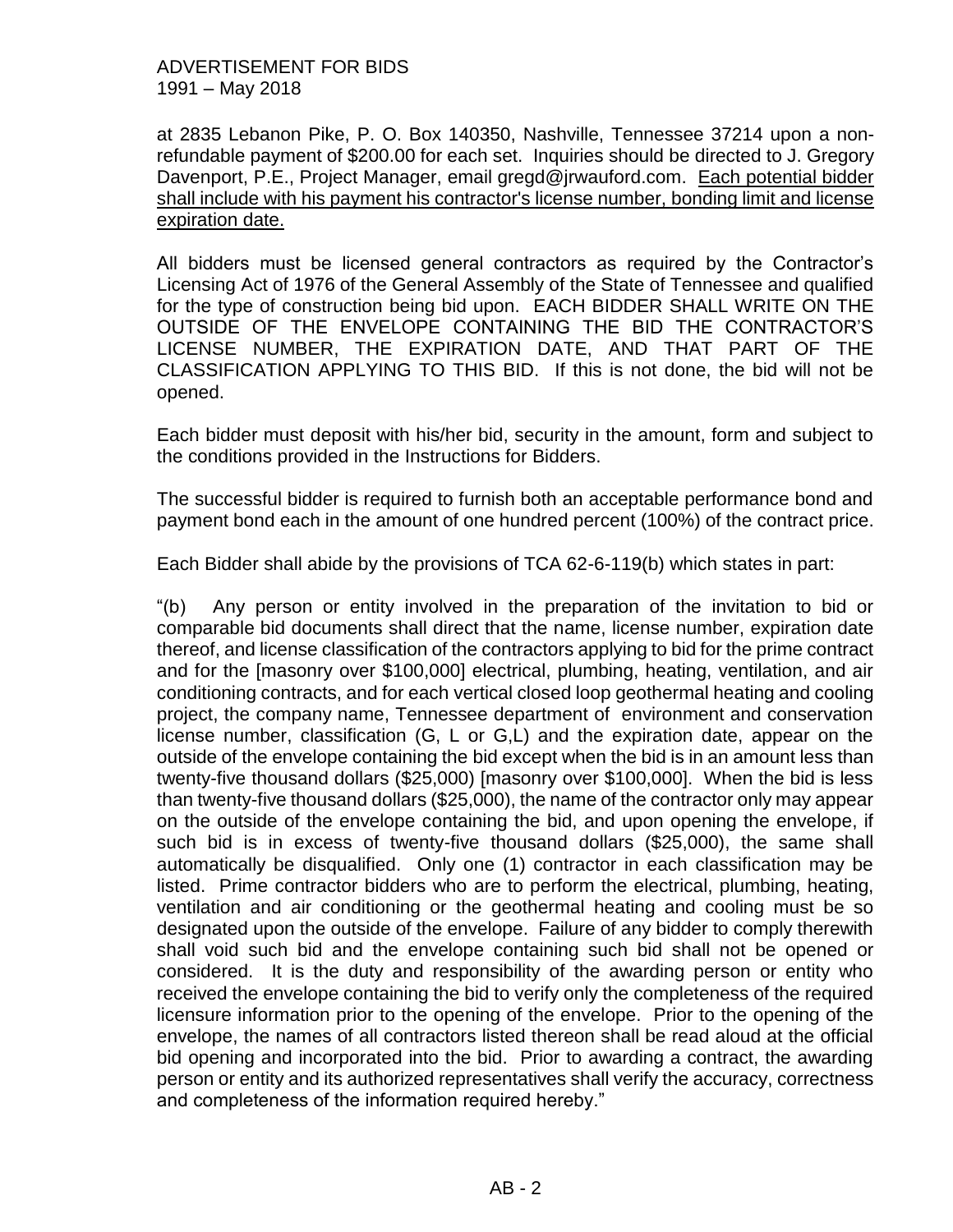The above is interpreted to apply to all bids by GENERAL CONTRACTORS which exceed \$25,000.

The Owner reserves the right to reject any all bids, to waive informalities, and to negotiate with the apparent qualified best bidder or bidders to such extent as may be necessary.

No bidder may withdraw his bid for 60 days, while the Owner considers the bids. Mutually agreed upon time extensions may be made if necessary.

Attention of bidders is particularly called to the requirements as to conditions of employment to be observed and minimum wage rates to be paid under the contract, Section 3, Segregated Facility, Section 109 and E.O. 11246.

In compliance with TCA 12-4-126(a) and (b), the ENGINEER will not issue addenda less than forty-eight (48) hours before the bid opening date and time. Any questions concerning the bid documents shall be received by the ENGINEER before ninety-six (96) hours prior to the bid opening date and time.

## **DAVIS-BACON ACT**

This project is being funded by a Community Development Block Grant. The loan recipient must be in compliance with all applicable Davis-Bacon Act requirements.

### **DISADVANTAGED BUSINESS ENTERPRISES (DBE) REQUIREMENTS**

Any contract or contracts awarded by the Owner through this invitation for bids will be funded by a Community Development Block Grant administered by the Tennessee Department of Economic and Community Development. Federal funds will be involved in this project, and, therefore, the Contractor shall be required to meet all applicable MBE/WBE requirements.

### **SPECIAL NOTICE TO DISADVANTAGES BUSINESS ENTERPRISE (DBE) FIRMS**

Qualified DBE firms may contact the office of the Engineer, 2835 Lebanon Pike, Nashville, Tennessee 37214, 615-883-3243 in order to obtain a list of prospective bidding General Contractors or to obtain copies of bidding/contract documents.

### **DRUG FREE WORKPLACE AFFIDAVIT**

The Contractor shall comply with the requirements of Tennessee Code Annotated, Section 50-9-113 and Title 50, Chapter 9 of the Tennessee Code while performing this contract.